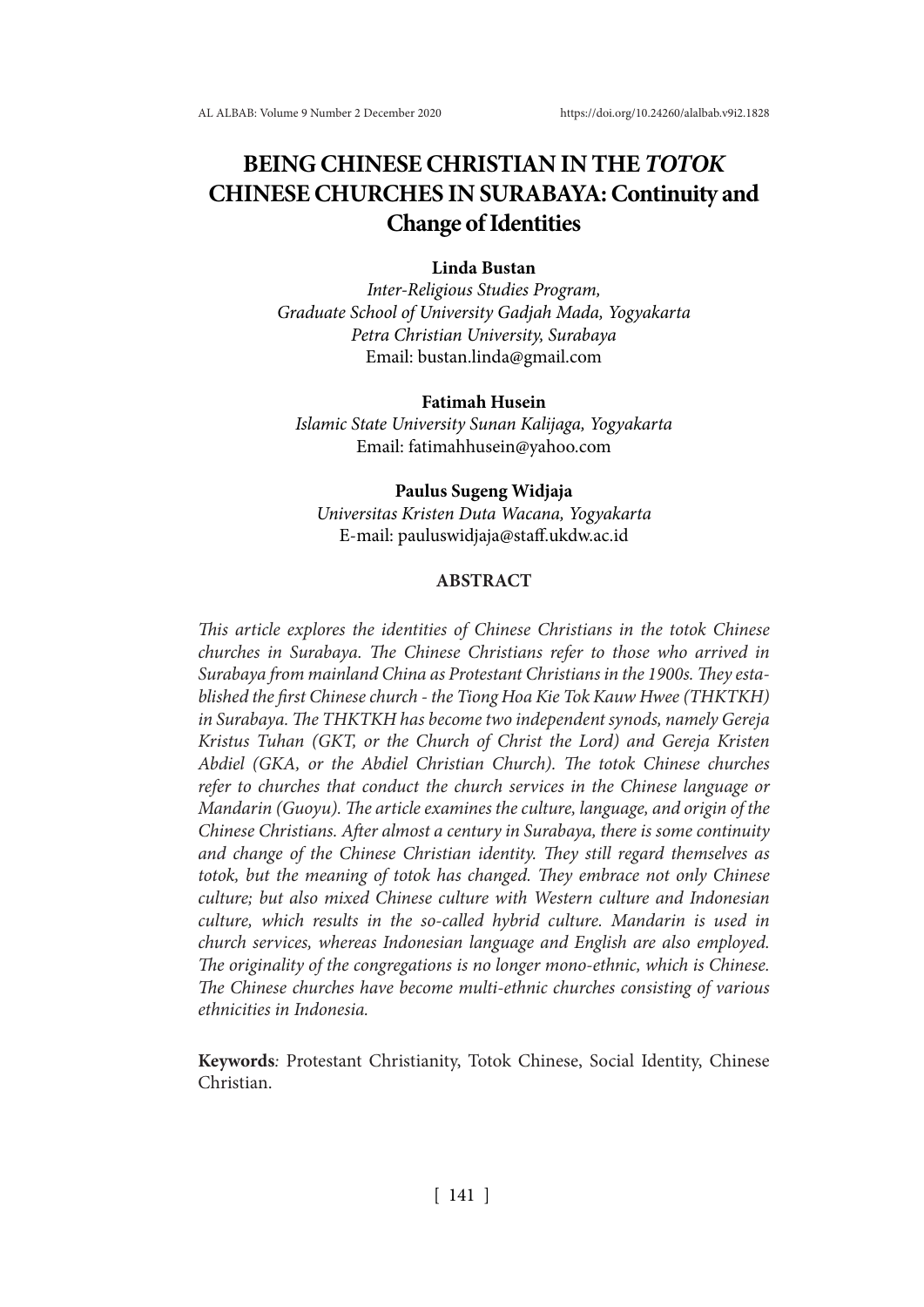# **INTRODUCTION**

Chinese Christians have had a long history in Indonesia, existing for more than a century since the Colonial period (Soleiman and Steenbrink, 2008). Indonesia's number of Chinese Christians is relatively small, only 1.2 percent of the total country's population regarded themselves as Chinese descendants in the 2010 census (Arifin et al., 2016). Of this number, it is estimated that about 42.8 percent are Christians, with 27.04 percent Protestants and 15.76 percent Catholics (Chong, 2019). Surabaya is the second-largest city with the Chinese Indonesian community in Java after Jakarta, with approximately 5.19% of the country's total Chinese-Indonesian population (Arifin et al., 2016). There is no official data on how many Chinese-Indonesian Christians are in Surabaya.

Even though they have been living in Indonesia for a long time, Chinese Christians face challenging dis-identification, negative perceptions, and stereotyping about their ethnic identity as Chinese and religious identity as Christians. They are regarded as homogeneous, not heterogeneous (Chong; 2016; Suryadinata, 2005; Widjaja, 2010). Last year, I presented about Chinese Christians heterogeneity in an Islamic university in Surabaya. The participants, mostly Muslim lecturers and students, responded to the presentation by stating that they have previously regarded Chinese Christians as homogeneous. In reality, the Chinese population is highly heterogeneous with diversity in dialect, culture, and economic backgrounds. Many of them speak Hokkien, Cantonese, Teochiu, and Hakka. This anthropological evidence shows the disidentification of Chinese ethnicity. However, the assumption that Chinese is homogeneous still exists today.

In May 2017, the Indonesia National Survey Project (INSP), sponsored by the Yusof Ishak Institute of Southeast Asian Studies (ISEAS) and the Indonesian Survey Institute (LSI), conducted a survey with 1,620 respondents from various ethnics, economic, educational, and religious background from 34 provinces in Indonesia. Charlotte Setijadi (2017) presents the result, showing that ethnic Chinese are still negatively perceived in terms of their economic privilege and national loyalty and are suspected of being Chinese loyalists. They are also perceived as being exclusive and distant with indigenous Indonesians. Most survey respondents stated they do not want ethnic Chinese leaders in governmental positions. After two decades of reformation, stereotyping towards ethnic Chinese still exists (Kuntjara and Hoon, 2020). However, racialization has decreased towards those who are ethnically different compared to the pre-reformation era.

Christianization is the biggest obstacle for other religions' acceptance of Christianity (Husein, 2005; Mujiburrahman, 2006). Furthermore, Christianity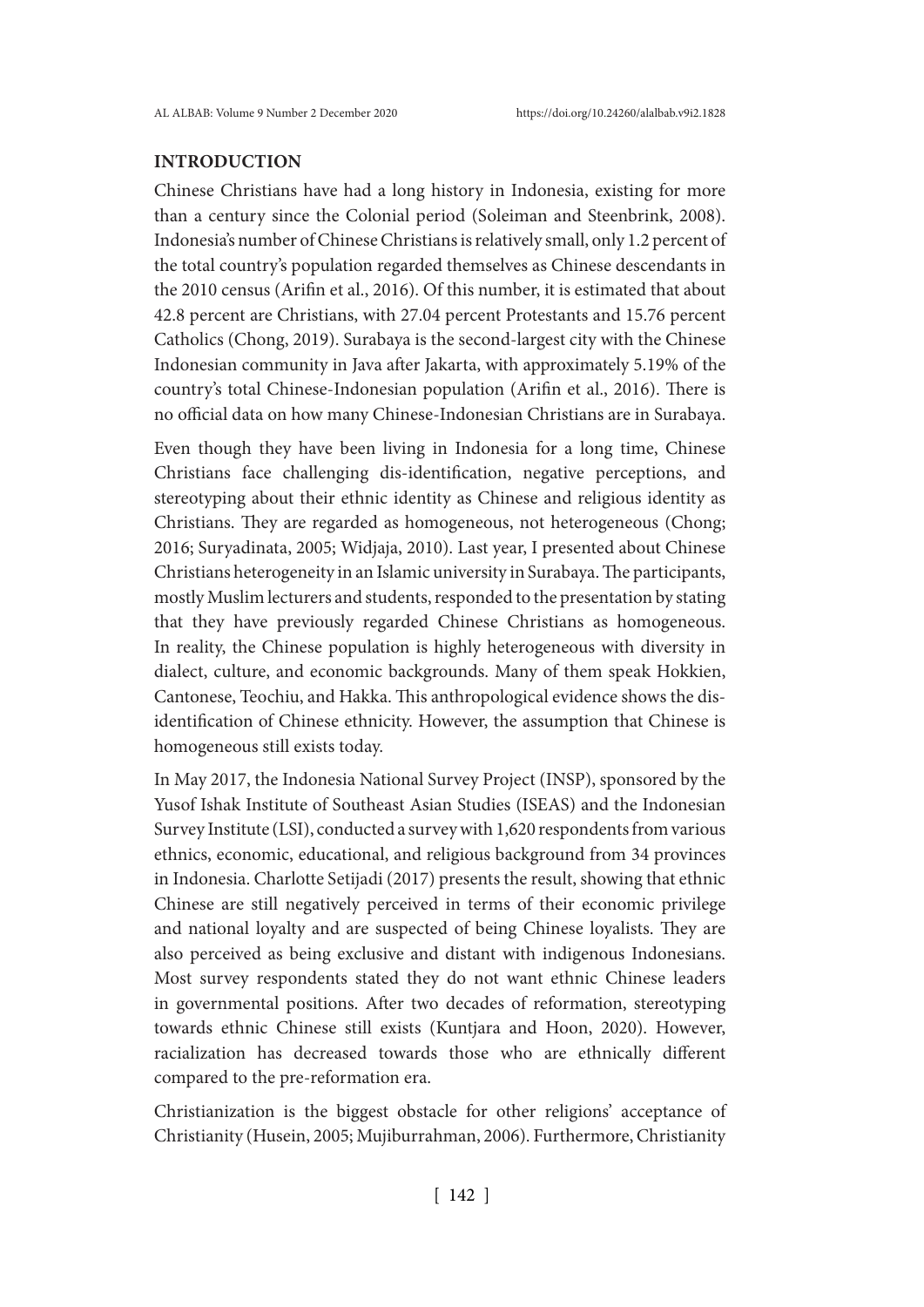has been viewed as a colonial religion due to the memory of the past that the Dutch colonists were Christians and most Chinese were Christians (Husein 2005). The negative perceptions of ethnic Chinese and Christianity make Chinese Christians vulnerable to violence and 'othering' in relations with other ethnic groups and religions. Identification and recognition of ethnic and religious identities are essential to building harmony and equal relationships in the context of multiculturalism like Indonesia.

There are limited studies on Chinese Christians, particularly regarding *totok1* Chinese churches. The few existing ones were mainly conducted in Jakarta. The term *Totok* Chinese churches refers to those that still have bilingual (Mandarin/ Indonesian) or exclusively Mandarin services (Hoon, 2016). Chang-You Hoon (2016) and Susy Ong (2008) researched Gereja Kristus Yesus (GKY, or Church of Jesus Christ), representing *totok* Chineseness, the largest Chinese church in Jakarta. Hoon's findings show that most *totok* Chinese churches belong to the Evangelical movement, which regards "the promotion of Christian fellowships and to spread the Gospel" as its objective. Susy Ong notes that in the GKY, services are conducted in the Chinese language for the elderly. Meanwhile, for the younger generations, services are held in the Indonesian language because the youth are not fluent in their cultural language of Chinese.

Susy Ong also studied Chineseness in the Chinese church in Gereja Reformed Injili Indonesia (GRII, or Indonesian Reformed Evangelical Church) in Jakarta. Even though Ong (2008) uses the term 'Indonesian,' the church's orientation is more Chinese than national (Indonesian) as its ministry focuses on Chinese culture and language. Despite Ong's findings, GRII's focus is also on nationbuilding through the establishment of the Reformed Center for Religion and Society (RCRS) in 2006 (reformed-crs.org).

Meanwhile, Markus Dominggus L. Dawa studied Gereja Kristus Tuhan (GKT, the Church of Christ the Lord) in Surabaya and Malang from a historical perspective (2017). In his opinion, the New Order regime's assimilation program failed to change the Chineseness of the GKT either towards being local or towards having an Indonesian identity. Chineseness is still wellpreserved in GKT. This paper aims to enrich the currently scarce publications on the subject of Chinese Christians, particularly in Surabaya.

The Chinese Christians who originated from mainland China came to Surabaya nearly a century ago. How have they constructed their ethnic and religious identities in the Chinese church in Surabaya? What is continuous and/or changing in their identities? This paper attempts to answer these questions by

<sup>&</sup>lt;sup>1</sup> Totok refers to China-born Chinese, pure-blood, and speak dialects or Chinese daily (Chong, 2016; Hoon, 2015; Ong, 2017).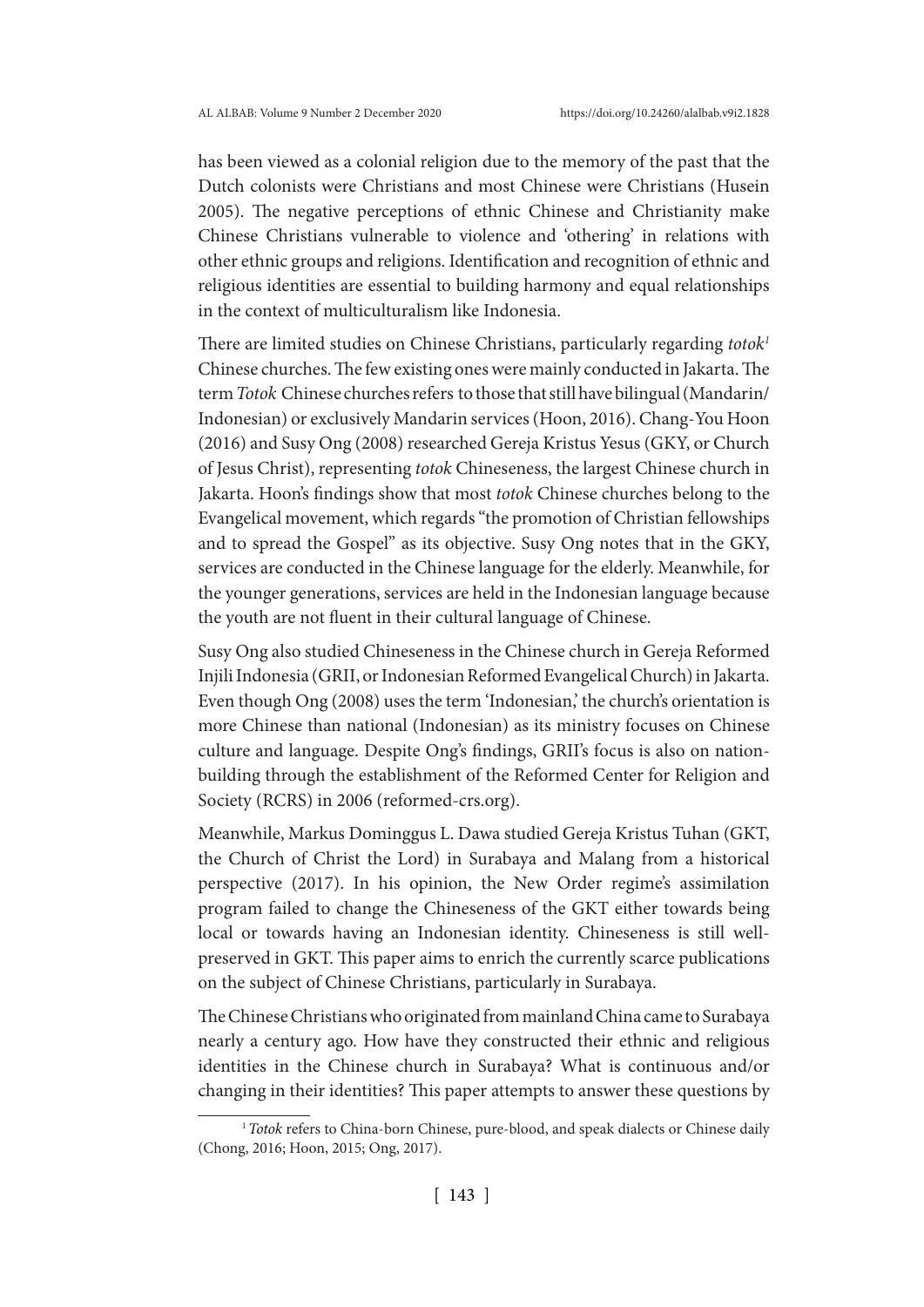examining the culture, language, and origin of the Chinese Christians in the Tiong Hoa Kie Tok Kauw Hwee (THKTKH) Surabaya. THKTKH is currently breaking into two independent synods,<sup>2</sup> namely into Gereja Kristus Tuhan (GKT, or the Church of Christ the Lord) and Gereja Kristen Abdiel (GKA, or the Abdiel Christian Church). Some identities of the *totok* Chinese Christians in Surabaya have changed. Others have continued to respond to government policies that have impacted interaction within-group (with other Chinese dialects) and out-group (with Muslims, the biggest population in Surabaya and Indonesia).

It uses the theory of social identity, which is the main idea of Jenkins' 2008 work. It also employs the concept of ethnicity being "with a shared cultural identity, language, and origin" (Kim, 2011). The primary data was collected through in-depth interviews with ten Chinese church leaders and activists who are familiar with the history and activities of their churches. They are the first, second, third, and fourth-generation<sup>3</sup> members in *totok* Chinese churches. The participant-observation method was used to understand the Chinese Christians' social and cultural contexts. It additionally used magazines and documents published by the Chinese churches as primary sources. Secondary data was gathered from books, journals, and literature reviews from previous researchers on *totok* Chinese Christians. The findings will be explained through a historical overview of THKTKH, hybrid culture, language, and origin – regarding first, second, third-generation in *totok*  Chinese churches (GKT and GKA) in Surabaya. This paper uses the terms *totok* Chinese churches and *totok* Chinese Christians interchangeably to refer to Chinese Christians of GKT and GKA in Surabaya.

# **THE TIONG HOA KIE TOK KAUW HWEE (THKTKH) SURABAYA: AN HISTORICAL OVERVIEW**

Chinese Christians in Indonesia are two groups regarding conversion to Christianity. The first group consists of those who became Christian after they arrived in Nusantara, which was later termed Indonesia. This group was evangelized and ministered by Western, Chinese, and local missionaries (Soleiman and Steenbrink, 2008). They founded *peranakan4* Chinese churches, such as the Gereja Kristen Indonesia (GKI, or Indonesian Christian Church)

<sup>2</sup> Synod is a council of the church

<sup>&</sup>lt;sup>3</sup>The first-generation is the migrants from China. The second-generation and so forth are those born in Surabaya.

<sup>4</sup> *Peranakan* refers to local-born Chinese. They have mixed-blood from one side of their ancestors, or their father was from mainland China, and their mother was local Javanese. They are of Chinese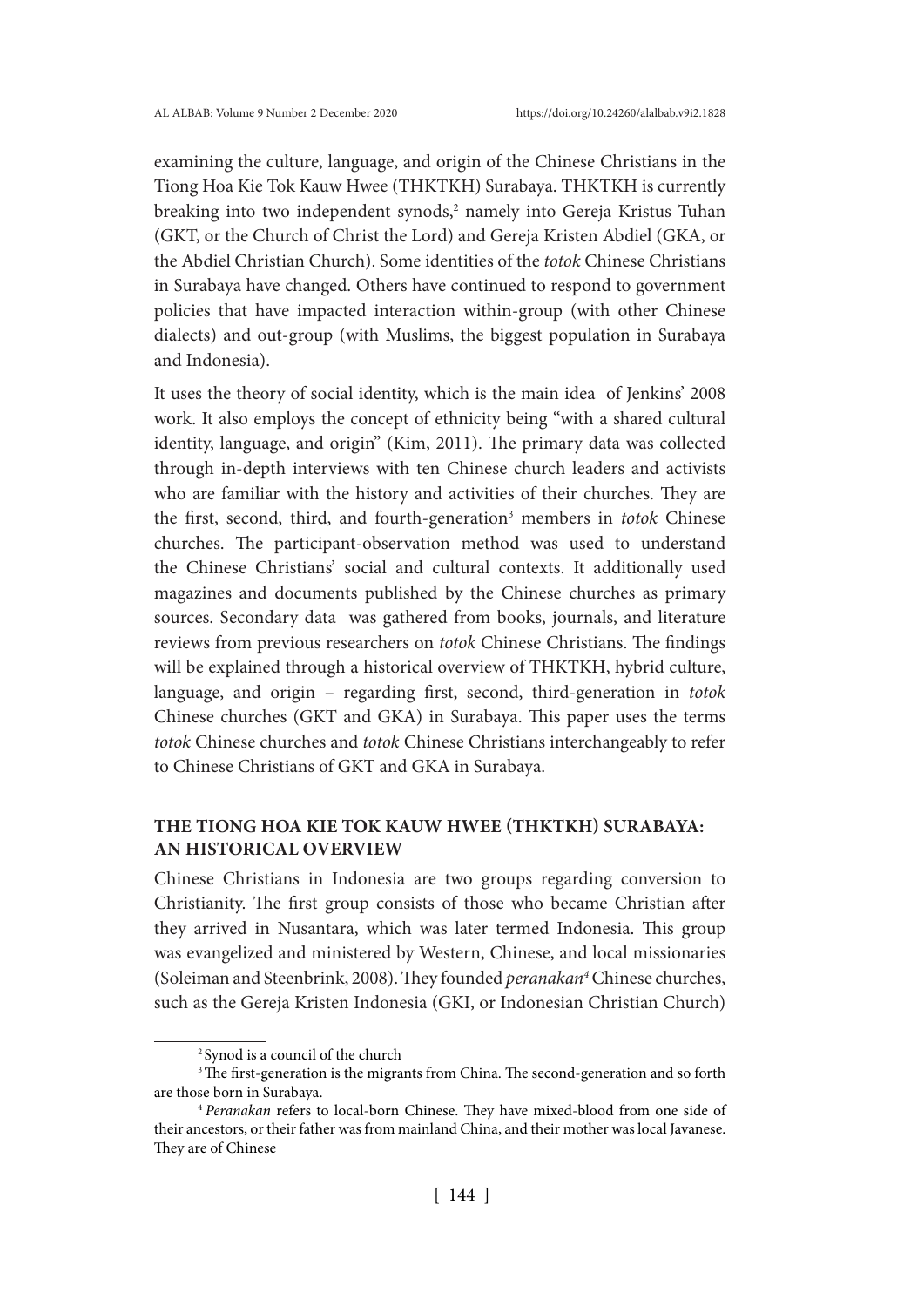(Ong, 2008; Setiabudi, 1994). The second group consists of Chinese who were Christian before they arrived in Indonesia, the so-called *totok* Chinese Christians (Daulay, 1996; Dawa, 2017).

The *totok* Chinese Christians from mainland China have been present since the 1900s (Dawa, 2017). They originated from the Fujian and Guangdong provinces as the part of the third wave of Chinese immigrants in the early 20<sup>th</sup> century until the 1940s (Handinoto, 2015).<sup>5</sup> This first-generation, China-born Chinese Christians were from various sub-ethnics or dialects and church denominations (Dawa, 2017; Pitcher, 1893). They were Hokkien, Cantonese, Fuzhou, Hinghwa, and Hakka. In their homeland, they were members of Baptist, Presbyterian-Reformed, Lutheran, Anglican, Methodist, and other denominations.

Ethnicity and religion are important for migrants because they give meaning, identity, and a sense of belonging (Kim, 2011). Nevertheless, ethnic identity is challenged by their being away from their homeland (Yang, 1999). According to the theory of assimilation (Kim, 2011), the originality of culture declines due to assimilation with the host culture. Ong Hok Ham (2017) identifies that migration in groups or individuals either strengthens or weakens ethnic identity. It explains why the *Chineseness* of Chinese in Java is different from *Chineseness* of Chinese in Sumatra and Kalimantan. Chinese immigrants ttoo Java usually came individually or in small groups. As a result, they greatly interacted with the local people allowing them to fuse more easily with the local culture, which eventually depreciated or even removed their original culture. They lost the ability to speak their ancestors' language as they adopted the local culture and married local women/men. This group is referred to as *peranakan,* unlike the Chinese in North Sumatera, Bangka, Belitung, or Pontianak called the Totok. Their Chineseness is stronger than Chinese in Java. They came to those cities in groups and large numbers to work in the farming or mining industries that belonged to Dutch entrepreneurs. With their arrival, they brought along structure and social organization from their homeland. Due to their large numbers, these communities still practice Chinese culture in their groups.

However, the Chinese Christians from mainland China in Surabaya, even though they came in individual or small groups, maintain and even have strong Chineseness. The reason for this was the Colonial government's policy of *Wijkenstelsel* law (1836-1917) which divided the population by race and residential areas by ethnicities. The Chinese lived on the East side of Jembatan

<sup>&</sup>lt;sup>5</sup> The first wave of Chinese immigrants arrived in Surabaya in the early  $13<sup>th</sup>$  or  $15<sup>th</sup>$ century till the end of the 17<sup>th</sup>. The second wave came from the period of the 18<sup>th</sup> to the end of the 19<sup>th</sup> century (Handinoto, 2015).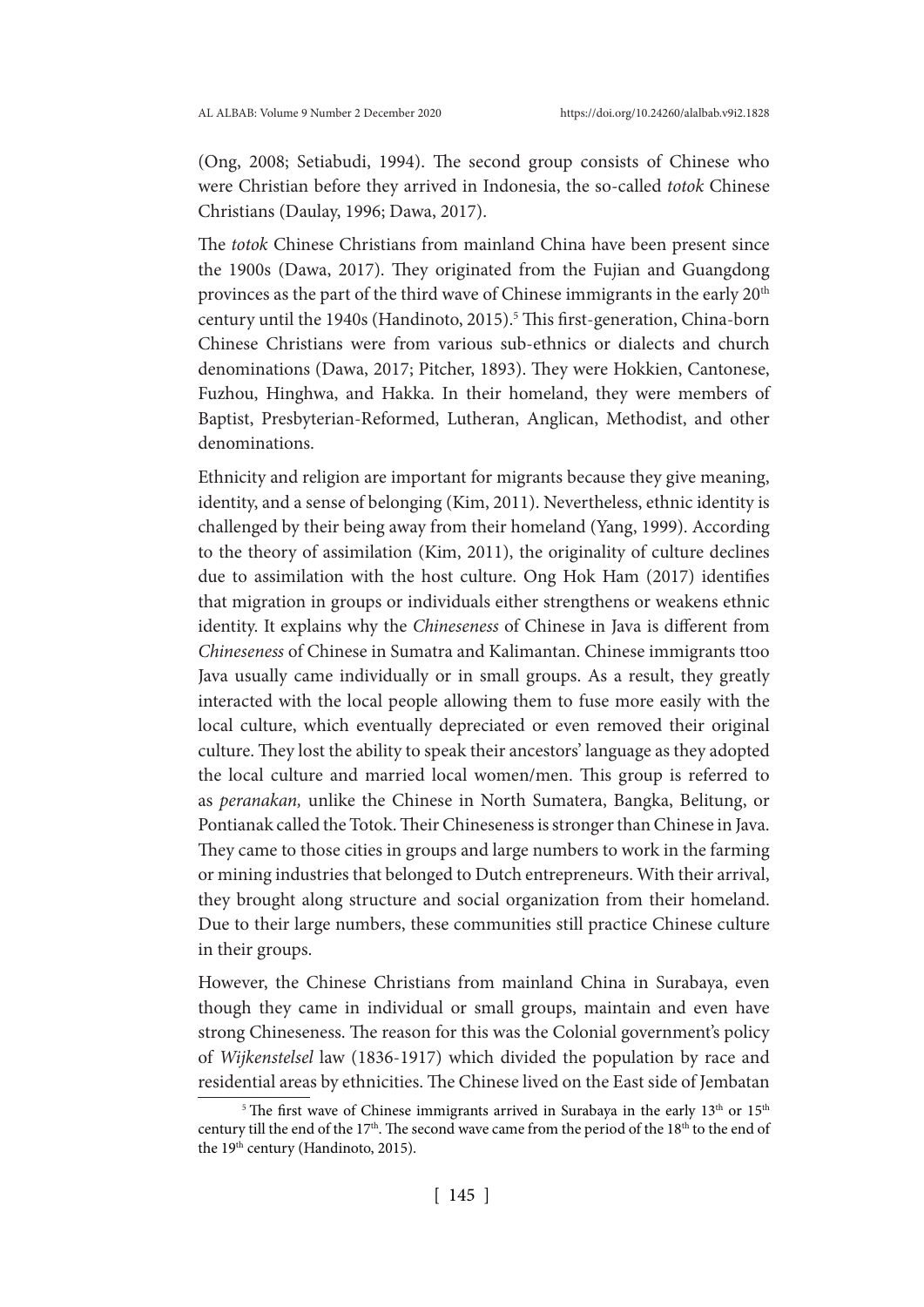Merah, around Kembang Jepun, Kapasan, and Pasar Atom in the so-called *pecinan* (Basundoro, 2009). The Arabs lived around Masjid Ampel. The Dutch and Europeans mostly lived around Jembatan Merah and Simpang. Meanwhile, the indigenous lived in a *kampung* (village) located behind the tall structures belonging to the Europeans. Thus, their ethnic identity strengthens when they solely interact with members of the same ethnic group.

Instead of losing their religiosity, the first-generation of Chinese Christians in Surabaya founded houses of worship based on their dialects: Hokkien, Cantonese, Fuzhou, and Hinghwa (Dawa, 2017). Bhikhu Parekh (2008) notes while significant life changes are taking place, people turn to religion. For migrants who had undergone many changes in life in this new land, religion became especially important. According to Fenggang Yang (1998, 1999), who studied Chinese Christian migrants in the United States, the Christian fellowships were the place where immigrants found social belonging, psychological, and spiritual peace. These places were similar to t*otok* Chinese Christians in Surabaya. Peter (pseudonym) a Hokkien male 81 years old was a first-generation Indonesian, initially born on Gulangyu Island in the Fujian province.<sup>6</sup> He came to Surabaya with his mother and his four brothers in 1949. His family was a member of THKTKH, where he along with his brothers, joined the church choir. The church was a place he could develop his singing talent and leadership skills as a church activist.

The Hokkien's house of worship developed into a church by the United States Episcopal Methodist Church in 1909. Afterward, the other dialect groups joined the church. It was first joined by the Cantonese (1910), followed by the Fuzhou, and Hinghwa (1918). In the beginning, the services were held in Hokkien. As the number of speakers of each dialect increased, services were held in their respective dialects at different hours. The church is located at Samudra Street, North Surabaya where it is still used in services. In 2009, the Surabaya city government decreed the church building part of the city's heritage.

The United States Episcopal Methodist Church ended their working-term in Java, including Surabaya, in 1928. The world economic crisis in the decade of the 20s and early 30s led the Methodist church to reorganize its mission strategies in 1927 (Daulay, 1996). They closed ministries in Java and Kalimantan, focusing only on Sumatra. The Methodist church mission was replaced by the Nederlandsch Zendeling Genootschap (NZG). Nevertheless, NZG tended to ministry among *peranakan* Chinese churches more than *totok.* The Methodist

<sup>&</sup>lt;sup>6</sup> Interview with Peter (pseudonym), the first-generation of the Hokkien, a church leader, on February 24, 2020.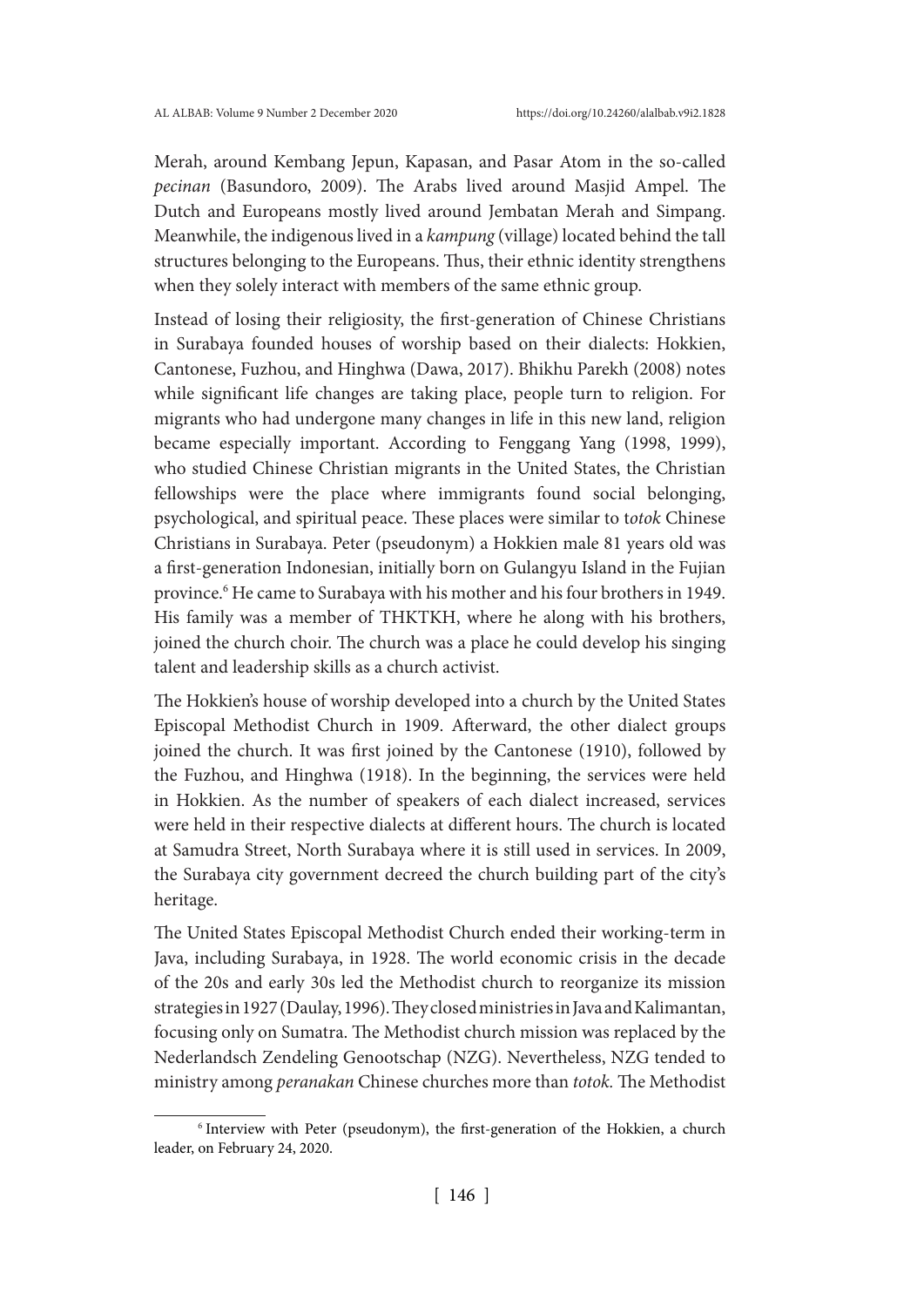church's decision to leave Surabaya was the beginning of the Chinese church's independence. In 1928, the *totok* Chinese church, with the last supporting act from the United States Episcopal Methodist Church, registered the *totok*  Chinese church to the Dutch government under the Foundation of Tiong Hoa Kie Tok Kauw Hwee (THKTKH) Surabaya. The THKTKH became the first ethnic Chinese church in Surabaya. (Daulay, 1996; Dawa, 2017; Koentjoro, 2013; Soleiman and Steenbrink, 2008).

The THKTKH church leaders were chosen based on their respective ethnic groups (Dawa, 2017). They also invited preachers from mainland China. After some time, those preachers went back to China and were replaced by others. They arranged and paid for these religious meetings. This explains why lay-people leadership is still a distinctive characteristic of Chinese-speaking churches today.7

The teachings that prohibit the practicing of Chinese traditions, such as ancestor worship, have made Christianity categorized as a Western religion by the Chinese. The saying "one more Christian, one less Chinese" was frequently used to quip converted Chinese-Christians, implying that they are "traitors to the nation" (Hoon, 2013; Yang, 1999). In the United States, tension that regarded Christianity as a Western religion was overcome by many Chinese-Americans through integrating Confucianism into Christianity (Hoon, 2013). Confucian values align with the Weber concept of Protestant ethics or a worldly asceticism, such as success, hard work, being thrifty, and delayed gratification.

In Surabaya, the tension of being identified as Western teaching dissipated when a Chinese preacher, a 38-year-old Hingwa man by the name of John Sung and the son of a Methodist pastor in mainland China, came to the archipelago after receiving an invitation from a local Hinghwa community. In 1939, Sung undertook spiritual revivals among the Chinese Christians in Surabaya and several other cities (Batavia, Bandung, Medan, Makassar, and many others) (Sung, 2012). He came to Surabaya four times, with the first visit in 1937. The subsequent visits were in January, September, and November 1939. The attendees who came to these meetings numbered between one to two thousand people. Chinese people were willing to close their shops to attend to the service every day. Bibles in Surabaya were out of stock, and 5000 hymn books were sold out and reprinted. On his next visit, he held a Bible Study Conference and many Chinese converted to Christianity. The numbers of Chinese Christians increased significantly, with about 700 Chinese converts

<sup>&</sup>lt;sup>7</sup>The interview with Harianto (pseudonym), the second-generation of the Hakka, a church leader, on May 18, 2019, and February 13, 2020.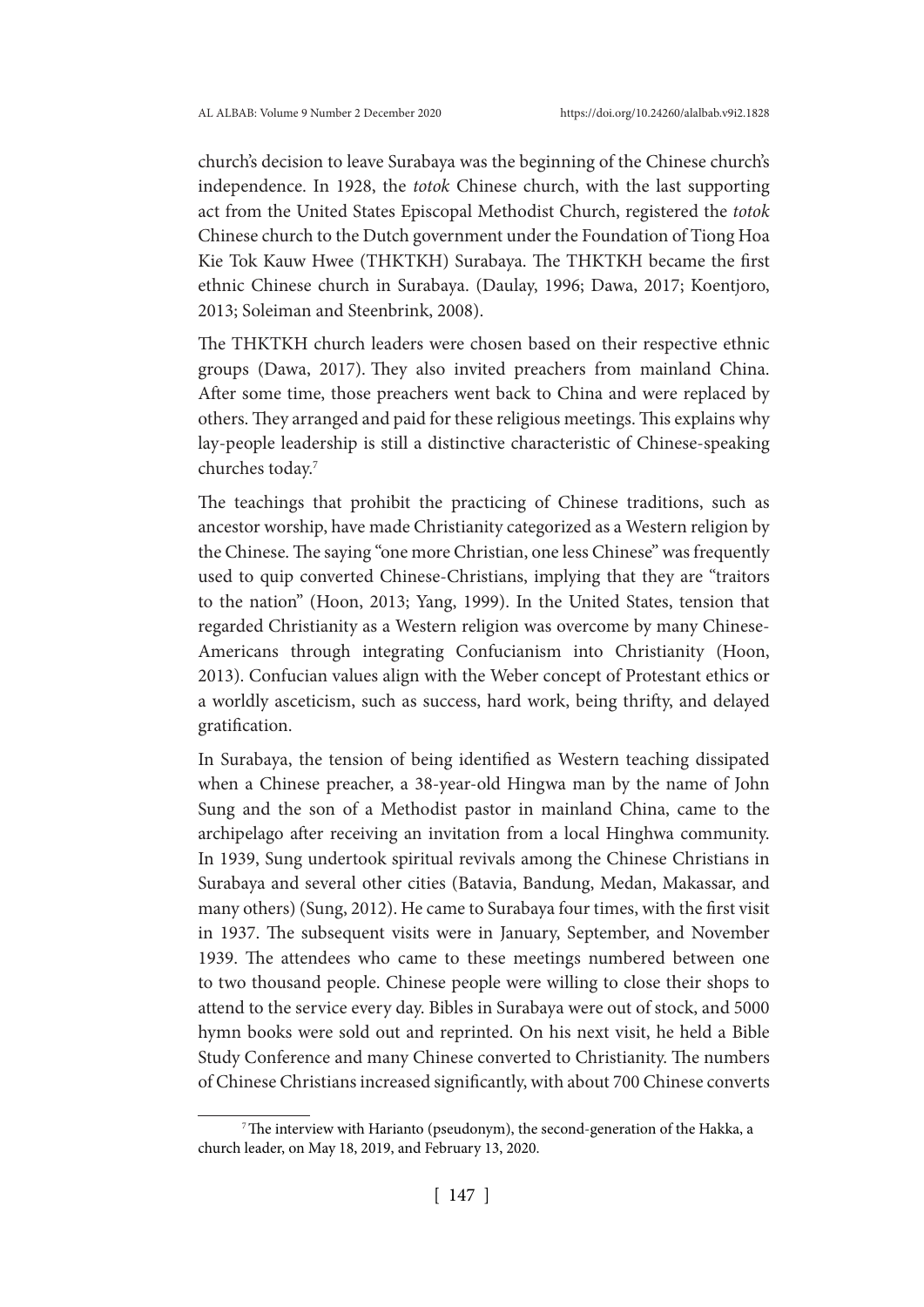to Christianity (Gunawan, 1989). The meetings were held at the *Stadstuin*, the City Theatre and Gardens (today is known as the Bank of Indonesia's building). In his ministry, Sung used the Chinese language and wore Chinese clothes. Sung was an example of the Chinese being Christian while incorporating elements of Chinese culture as well.

Today, the THKTKH has become two independent synods, namely Gereja Kristus Tuhan (GKT, or the Church of Christ the Lord) and Gereja Kristen Abdiel (GKA, or the Abdiel Christian Church). The GKT synod currently consists of ten churches; meanwhile, the GKA synod has five churches in Surabaya. Their number, which was initially only ten people (1909) regarded as probationary<sup>8</sup> members, increased to 11 people (1911), 47 people (1912), 49 people (1916), 249 people (1925), 315 people (1937), and 434 people (1939). In 1970, adult members of GKT in Malang and Surabaya were 3,399. The data was collected by Indonesian churches in cooperation with the Research and Study Institute of the Indonesia Council of Churches (Cooley, 1977). Not all the *totok* Chinese churches have complete data of numbers of congregations. From the church newsweekly of ten churches of GKT and five churches of GKA in Surabaya, collected on June 23 until July 2, 2019, the adult participants were 6,084.

### **HYBRID CULTURE**

The *totok* Chinese Churches in Surabaya have been influenced by Western culture, Indonesian culture, and Chinese culture. The mixture of cultures has made "in the between spaces… that initiate new signs of identity," which Homi Bhabha (1994) called a hybrid. Chang-Yau Hoon quoted Laclau (2006) saying, "hybridization does not necessarily mean decline through the loss of identity. It can also mean empowering existing identities through the opening of new possibilities. The negotiation of different cultures creates a characteristic of "neither... nor", "the same but not quite" (Bhabha, 1994).

Western culture influences occurred when Western missionaries embedded Western culture in addition to bringing religious teaching. The clothing style, musical instruments (piano), and the liturgy of worship, including the choir's formation, adopted a Western-style after being exposed. The hymnbook used is a Western hymn, which is translated into Chinese and Indonesian languages. The hybrid culture can also be seen in church buildings with several former church buildings belonging to Western missionaries (Dutch, Armenian). The Western-style was retained, but Chinese style was added, such as the church's

<sup>8</sup> 'Probationer' is the internal policy of the Methodist church before people could be a full member. The people went through a series of teaching classes, such as discipleship training and being baptized to be a full member (Daulay, 1996).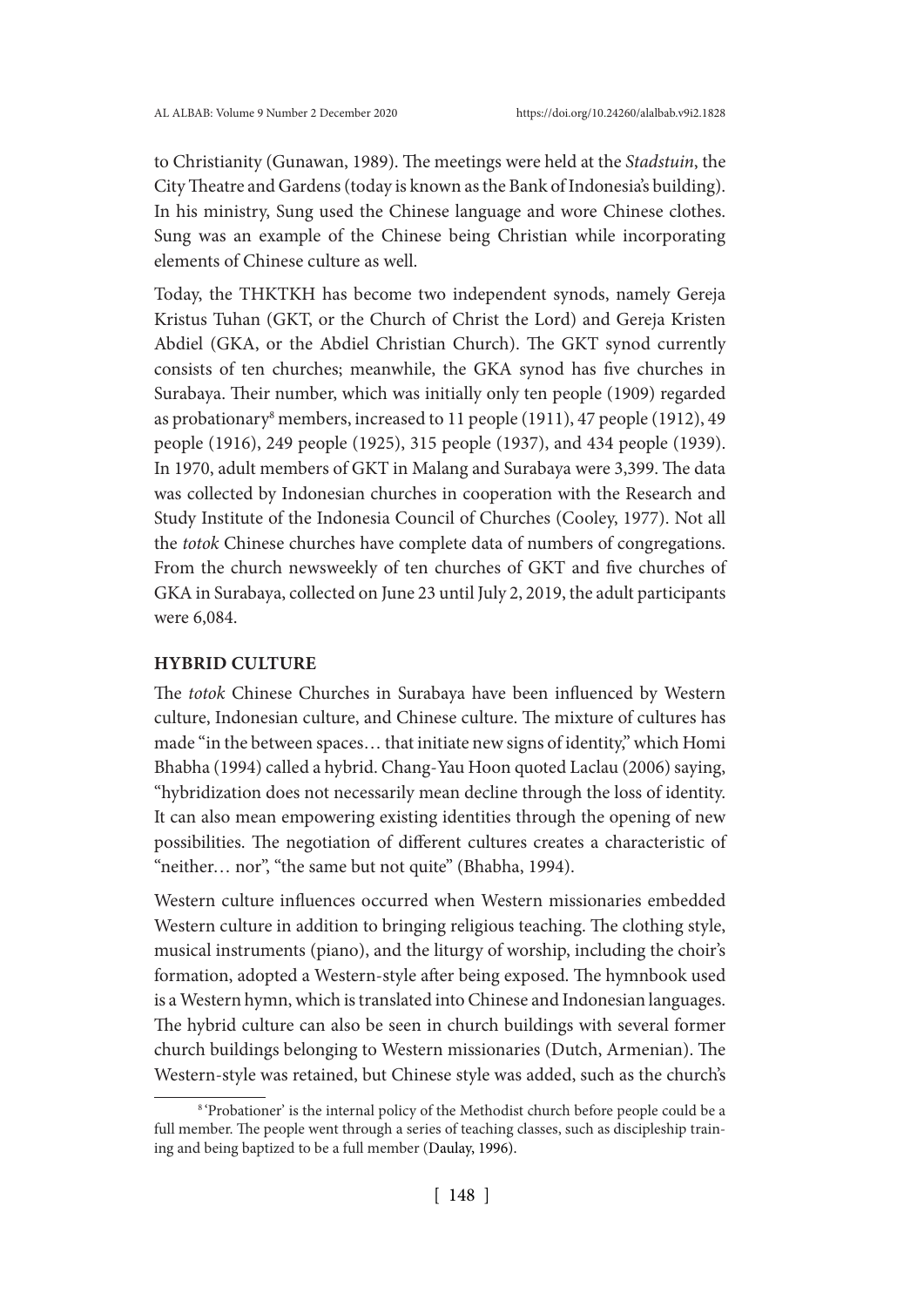name "Tiong Hoa Kie Tok Kauw Hwee" written in Chinese characters. The building's inauguration plaque was also written in Indonesian and Chinese language. The church bell's loud chiming can be heard surrounding the first Chinese church at Samudra Street, indicating the service hour started. Church bells chanted as a sign of the service hour are practiced by many churches in the West. In some churches, pictures of Western missionaries with quotes in English are displayed to encourage the congregation regarding the mission.

Celebration of the Chinese New Year in *totok* Chinese churches showed the hybrid culture. Chinese New Year has been celebrated openly again in churches post-1998 when Abdurrahman Wahid was president (1999-2001). I had a chance to participate in a Chinese New Year celebration in one of the Chinese churches in Surabaya. The service was bilingual in which the Chinese language was translated into the Indonesian language. The worship leader saidit was a welcoming spring celebration in China. However, as Chinese descent, they do not fully embrace Chinese tradition. The celebration of Chinese New Year was to express the gratitude of God's blessings. They asked God to help them be faithful Christians in the following year. They provided empty angpao (red envelopes usually filled with money as a gift). The congregation filled the angpao with money. It was given to the church as a thanksgiving, an offering to God. Most of the congregation wore red clothes. It was not connected to the gods as in Chinese beliefs but as a symbol of happiness. The way they celebrate Chinese New Year has shown that it is "the same but not quite" with authentic Chinese culture.

#### **DIALECTS, CHINESE LANGUAGE AND BILINGUAL**

As previously mentioned, the *totok* Chinese Christians in Surabaya founded houses of worship based on Hokkien, Cantonese, Fuzhou, and Hinghwa dialects. They did not understand other dialects, only their own. For *totok*  Chinese, other Chinese dialects were like a foreign language (Nio, 1961). They prefered to use Malay or Indonesian language to communicate with other dialect groups. Further, the Chinese generation born in Surabaya did not fully understand their families' dialects anymore. For instance, most of the Cantonese children could neither read nor write Cantonese. The Cantonese raised funds to assist Cantonese schools in 1921. However, the school was eventually closed after four years due to the lack of teachers since most of them returned to China (Dawa, 2014).

According to Nio Joe Lan (1961), after the second-generation of Chinese Indonesians, Chinese descendents would lose their ability to speak Chinese. However, the Tiong Hoa Hwe Koan (THHK) that was established in Surabaya,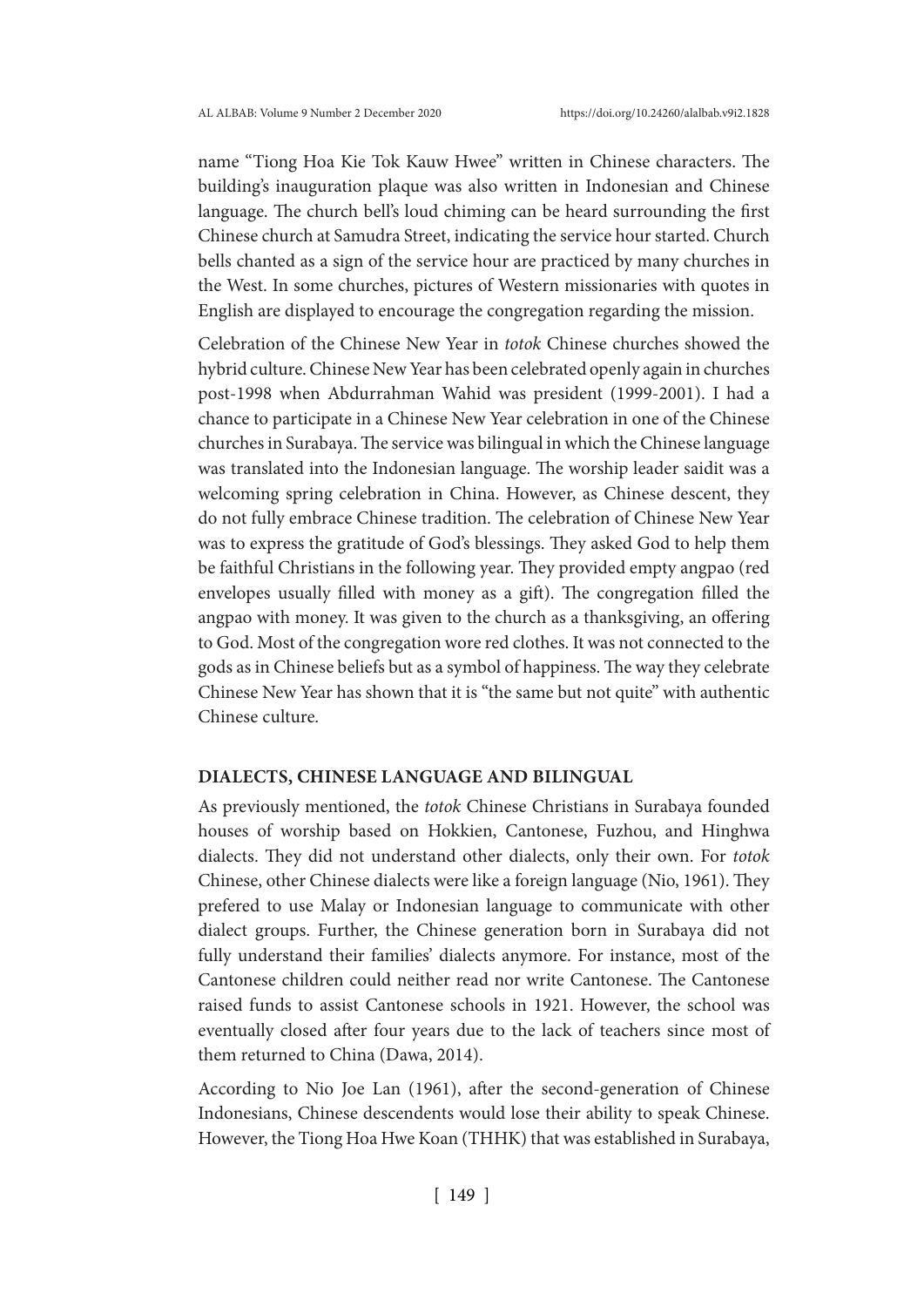in 1903, helped the Chinese to maintain the Chinese language. The *totok*  Chinese mostly studied at THHK. Meanwhile, the *peranakan* Chinese studied at the Hollands Chinese School (HCS) established by the Dutch colonial government (Sai, 2016). When the Chinese language or Mandarin (*Guoyu*) became the "national language" accepted as a lingua franca - a commonly used as a medium language to communicate among Chinese, church services changed the usage of dialects to the Chinese language.

In the New-Order era, the government initiated an assimilation program that forbade the use of the Chinese language in public. Chinese schools were forced to close down in 1966. These policies affected Chinese Christians' ability to achieve fluency in the Chinese language - especially those born after the 1960s who did not have the chance to study in Chinese schools. As a result, some Chinese Christians continued to study in Indonesian schools. Some of them discontinued their studies hoping Chinese schools would reopen. Usually, the generation who did not studied in a Chinese school could not speak Chinese anymore, as experienced by Maria (pseudonym), a member of GKA.<sup>9</sup> Afterward, the church services were not only conducted in Chinese, but also translated into Indonesian (Mandarin/Indonesian) post 1970s. The number of Indonesian-speaking congregations increased compared to the Chinese-speaking congregations. Later on, the Chinese churches added fully Indonesian-language services.

Even though the Chinese language was prohibited from being spoken in public, it was still allowed in Chinese churches.10 To preserve the ability to gain fluency with the Chinese language, one of the Chinese branches, GKA started a Mandarin course in 1973 (Elyonpedia Magazine, 2017). The highest number of attendees in the Mandarin course was 400 participants, consisting of both Chinese and non-Chinese, and Christian and non-Christian backgrounds. Those interested in learning the Chinese language were not only of Chinese descent but various ethnic groups and religions.<sup>11</sup> Anybody could learn and speak the Chinese language by taking Mandarin courses. The ability to speak Chinese was no longer exclusive to those of Chinese descent. Even though "language is the most visible marker of identity" (SAI, 2016), however, nowadays, speaking Chinese daily cannot identify ethnic identity as *totok*  Chinese anymore*.* Therefore, for Halim, a *totok is* a person who still knows his Chinese family roots and has a Chinese family in mainland China even

<sup>&</sup>lt;sup>9</sup> Conversation with Maria (pseudonym), the second-generation, activist in GKA, on June 28, 2019.<br><sup>10</sup>The interview with Surya (pseudonym), 70 years, the second-generation of the Hing-

hwa, a church leader, on February 27, 2020.

<sup>&</sup>lt;sup>11</sup>The interview with Halim (pseudonym), 64 years, the third-generation of the Hinghwa, a Mandarin teacher, on February 11, 2020.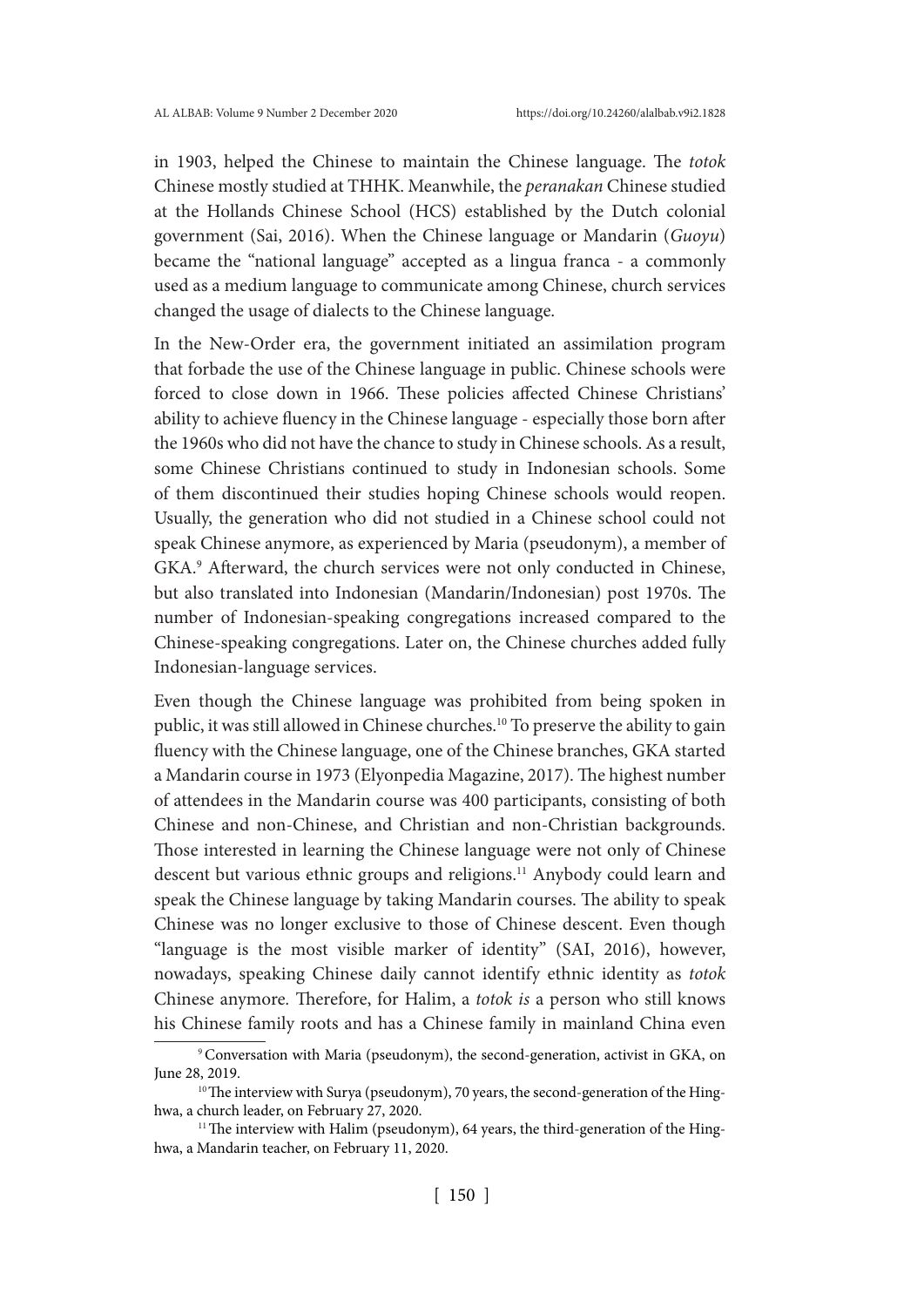though he or she is born in Indonesia.<sup>12</sup>

Male Harianto (pseudonym) is 73 years old and a second-generation leader in GKA, who is fluent in Chinese. He stated that even though his children took Mandarin courses since they were young, the children preferred to use the Indonesian language when conversing with him. Benny, 24 years, the fourthgeneration, a member of GKT, experienced similar. He uses the Indonesian language when conversing with his parents. He stated:

*[Saya] pakai agak formal [Indonesia], karena bahasa Surabaya kan lebih agak bahasa gaul gitu. Jadi saya agak kurang enak kalau ngomong sama orang tua dengan bahasa Jawa.* 

*(*[I] use rather formal (Indonesian) language because my Surabayan Javanese language is somewhat colloquial. I feel it is not appropriate to use when conversing with parents)."13

Benny has mastered English better than Mandarin. His parents asked him to study Mandarin in China, but he preferred to study another subject in Singapore. However, his interactions with international people opened his eyes to the importance of fluently speaking the Chinese language, so it motivated him to study Mandarin. Halim (pseudonym) a 64-year old man, and third-generation of Hinghwa conveyed the same thing. Even though he is a Mandarin teacher, he and his children use the Javanese or Indonesian language rather than the Chinese language in daily conversation. Furthermore, he said that having a Chinese name or speaking Chinese after taking Chinese language courses cannot identify someone as *totok.* Instead, a person who still knows his Chinese family roots and has a Chinese family in mainland China even though they were born in Indonesia can be categorized as *totok*. For this reason, he regards himself as *totok* although he was born in Surabaya.

The dynamics of Chinese language usage indicate that mastering the Chinese language is no longer a representation of ethnic identity. The importance of the Chinese language is related to globalization, not solely to ethnicity. Albeit, Chinese church services have been conducted in the Chinese language for almost a century; the younger generations are not motivated to master the language. They prefer to perfect English skills instead. English songs are sung in the youth services frequently. Thus, the languages that are used are a mixture of Chinese, Indonesian, and English. The need to learn Chinese

 $^{12}$  Idem.

<sup>&</sup>lt;sup>13</sup> Interview with Benny (pseudonym), 24 years, the fourth-generation of the Hokkien, on March 20, 2020.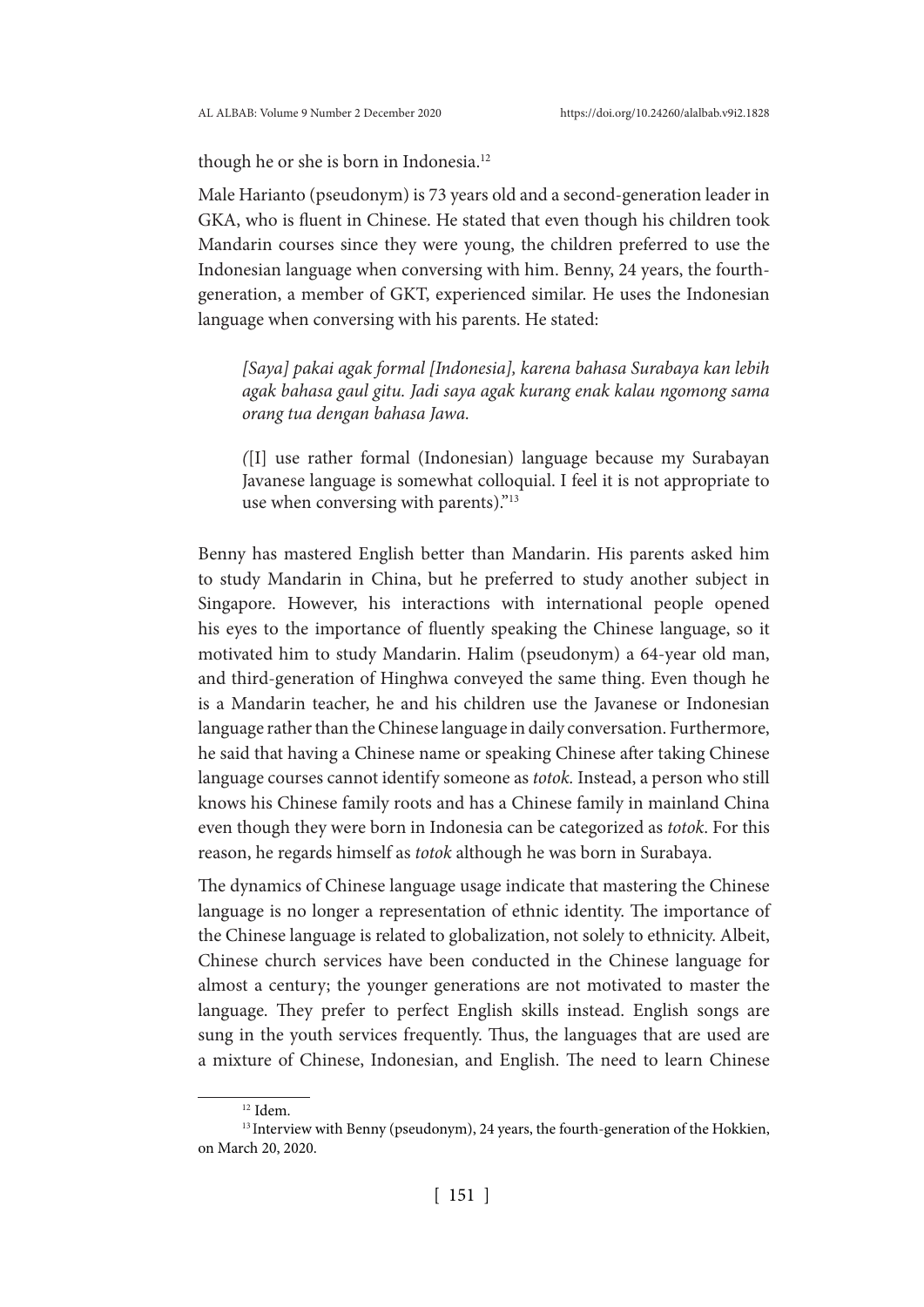has risen when facing the need to use Chinese to communicate in the global community.

#### **MONO-ETHNIC CHURCHES TO MULTI-ETHNIC CHURCHES**

The origin of *totok* Chinese churches (GKT and GKA) was mono-ethnic – Chinese – that consist of various sub-ethnics or dialects. They were mostly Hokkien, Cantonese, Fuzhou, and Hinghwa. Other dialects were Hakka and Teochiu. Among dialect groups, there was a dynamic relationship, stereotyping, and contestation. Stereotyping is not just an individual interaction process, but also a collective process that results in a collective identity (Jenkins, 2008). For instance, Hokkien were regarded with the highest status and non-Hokkien were second in the community (Salmon, 2009). The Hokkien's firstgeneration brought financial capital to trade. They could trade well, and many succeeded in business. According to Skinner (1979), the southern part of the Fujian province where the Hokkien came from is an important region in China's foreign trade history. However, not all Hokkien were wealthy people, like Peter an 81-year-old Hokkien church adherent. He came to Surabaya with his mother and four brothers at age ten looking for a better life. His relative, who settled in Ambulu village in East Java, encouraged his family to migrate to Indonesia. They were helped by his father's family when they first arrived in Surabaya, as they were not materially wealthy.

Another example is Hakkas are stereotyped as cunning people who like to take advantage of others.<sup>14</sup> Skinner (1979) writes that the Hakka used to live in the non-fertile hills in Guangdong's inland areas. A Hakka informant explained that Hakkas had to work hard to be able to survive in a difficult condition which gave them a bad reputation. Nevertheless, when they first came to the archipelago, not all of them were poor. Harianto's mother was a professional midwife when she came to Surabaya and helped many people give birth safely. His father did some trading jobs. Harianto is currently a very successful entrepreneur who passed on the business to his children. He is an activist in the Chinese Christian community and supports the church and the community in many ways. Stereotyping is just one aspect of cognition and identification. Understanding the moment when the stereotyping started will help us understand them (Jenkins, 2008).

For first-generation Chinese, kinship matters because it helps them survive in a foreign land. Chinese Christian first-generations were helped by their families, who settled in Surabaya first. According to Steph Lawler (2014), the identity of the non-West is based on kinship ties. Consequently, a family name

<sup>&</sup>lt;sup>14</sup>The interview with Cornelius (pseudonym), a church leader, on June 3, 2019.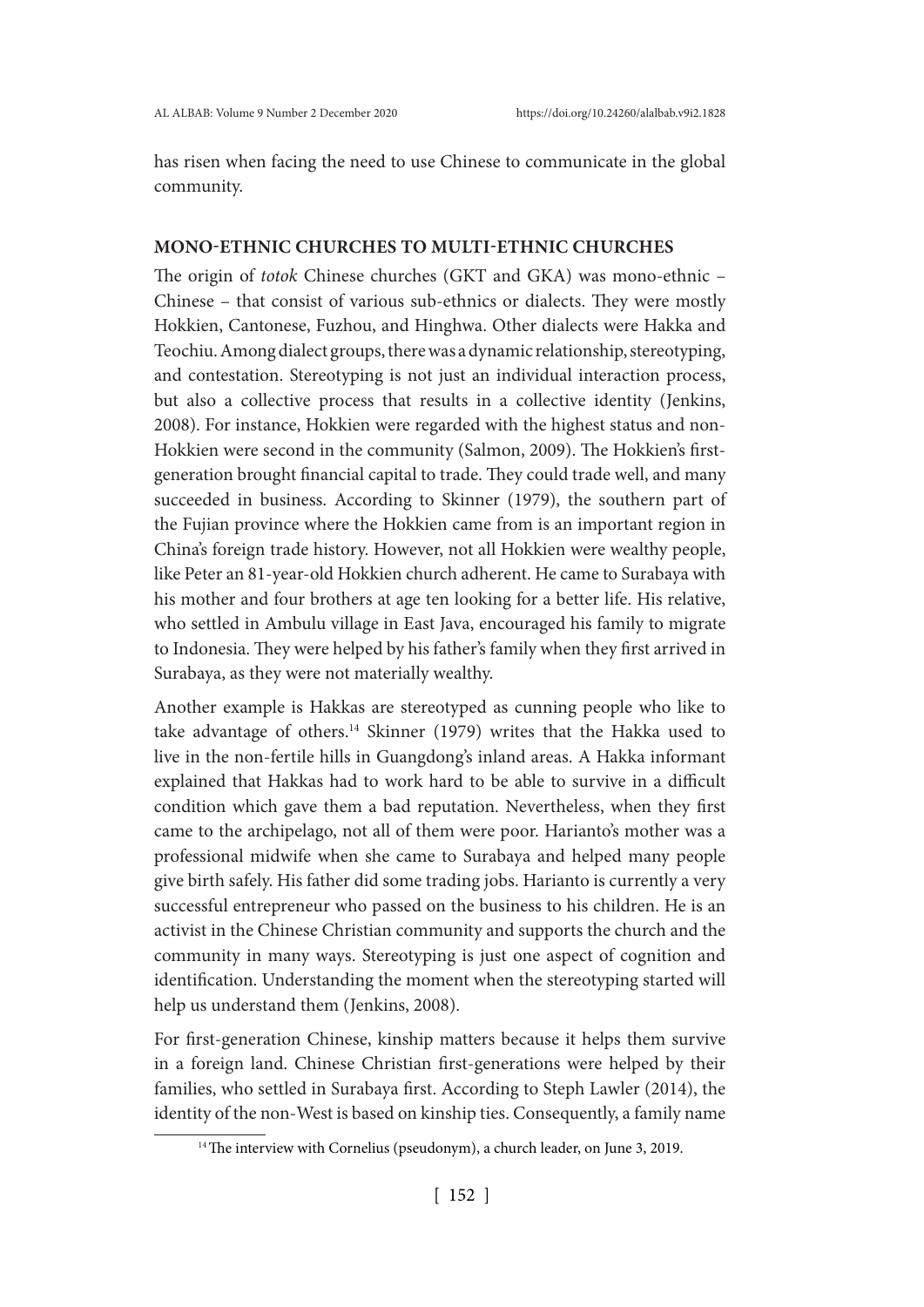is important for *totok* Chinese as it provides a sense of belonging and even passing down business is preferable to those who are related by blood. Lawler quotes David Schneider (2014) saying kinship can go through "the order by blood (children and parents, siblings, cousins)" or "the order by law (spouse, in-laws)."

Nevertheless, for Chinese Christian first-generation Indonesians, the meaning of kinship was not limited to the traditional concept through blood ties, but also tied to people who have given a significant contribution to their life. For those who did not have a family by blood ties in the new land, they were helped by the same dialect group. Surya's grandparent, the Hinghwa's firstgeneration, ran away from the Japanese invasion. His grandparents migrated to Surabaya in the 1930s. They did not have a family or blood ties in Surabaya. His grandfather was helped by the Hinghw and he opened a little grocery store. For Surya and his family, the unfamiliar Hinghwa who helped them became akin to new family.

Furthermore, the first-generation could have two family names, their father's family name and the given name belonging to the host who adopted them in the new land. During the Dutch rule many hosts accepted newly-arrived immigrants into their families to ease administrative requirements (Oei and Sari, 2012; Wu and Ngo, 2015). The kinship changed in a broader sense to how "people create similarity or difference between themselves and others" (Lawler, 2014) like the first-generation experienced.

Afterward, the congregations of mono-ethnic churches were no longer based on the same dialect groups as they were first founded. The usage of the Mandarin, not dialects, allows interactions among different dialect groups. The inter-dialect group marriages caused the existence of mixed dialect groups in Chinese churches. Not many still belong to pure dialect groups. When the Indonesian language was used in the church services, Chinese churches become more accessible to other ethnic groups.

The church leaders of GKT and GKA estimate their congregations and pastors are 90% from Chinese descent, and ten percent from various ethnicities, such as Batak, Javanese, Manado, Nias, and Sumbawa. The non-Chinese congregations joined the Chinese churches for pragmatic reasons- either living near the church buildings, working at the church, or with encouragement from their Chinese friends.

In Chinese churches, identification of similarity is not by ethnicity but by occupation and roles in the community. Chinese and non-Chinese Christians get along well when they have the same business or the same social status,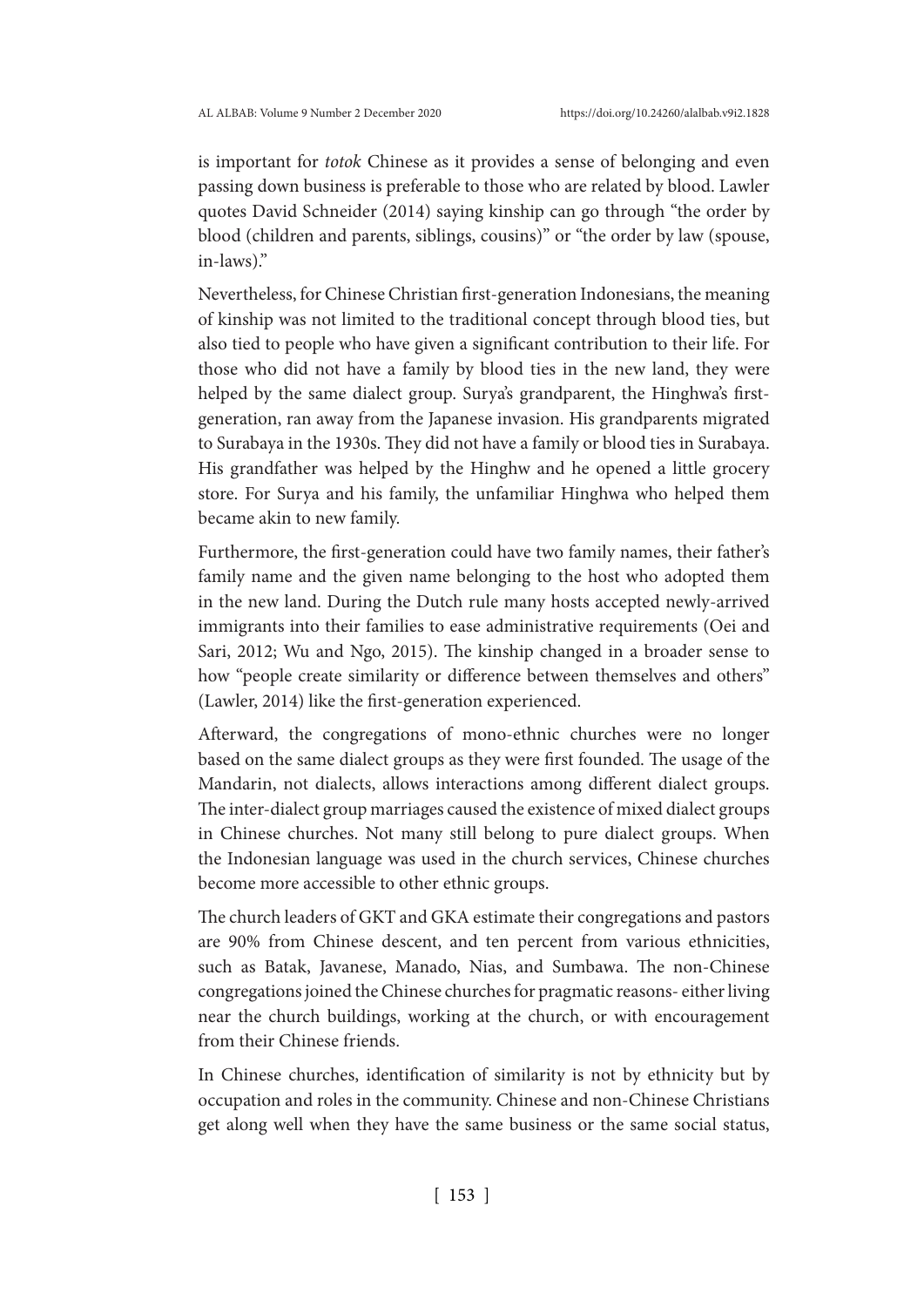regardless of ethnicity.15 Non-Chinese Christians, although their number is small, do not feel inferior. They can be accepted very well by the Chinese Christians, as stated by Yusuf (pseudonym), a 51-year old Manadonese.16 Yusuf and his family were members of the Chinese church for more than ten years. A similar experience was shared by 48-year old Sumbawan Ruben (pseudonym)17 who married a Chinese church member. Ruben experienced that acceptance into the Chinese Christian group is not by ethnicity, but by the same value of life, such as hard work, or politeness toward the elders.

### **CONCLUSION**

Understanding the identities of Chinese Christians in Surabaya cannot be separated from the process of identification they experienced in history. Identity is the result of social construction that never ends, but also by everyday life experiences. For the older generation, ethnic identity is more dominant than religious identity. On the contrary, religious identity is more dominant for the younger generation. It can be known from the election of a wife or husband. The same ethnicity or dialect matters for the older generation. However, for the younger generation, the similarity of religion is more important than ethnicity.

Moreover, they still perceive themselves as Chinese, but each generation gives a different meaning to it. The older generation still carries a strong Chinese identity which is not the case with the younger ones. Their identities are embedded in being Chinese-Indonesian. It can be seen in badminton games between China and Indonesia. The older generation supports China's team, but the younger generation takes side with the Indonesian's. The younger generation no longer emphasizes their ethnic identity because they already experienced global cultural exchanges. This means there is no more depth in meaning regarding Chinese identity among the present generation compared with the previous ones. However, religious identity is still important to them.

There have been continuity and changes of Chinese Christian identities in the Chinese churches, namely the meaning of *totok* Chinese. These are seen from the way they carry out Chinese culture, the usage of Chinese language, and their originality of ethnicity. The meaning of *totok* Chinese is constantly changing, not identified by the place of birth in mainland China, the Chinese

<sup>&</sup>lt;sup>15</sup> The interview with Simon (pseudonym), 61 years, the third-generation of the Fuzhou, a church leader, on May 18, 2019.

<sup>&</sup>lt;sup>16</sup>The conversation with Yusuf (pseudonym), 51 years, a Manadonese, a church leader, on May 18, 2019.<br><sup>17</sup>The interview with Ruben (pseudonym), 48 years, a Sumbawa born, a church leader,

on May 23, 2019.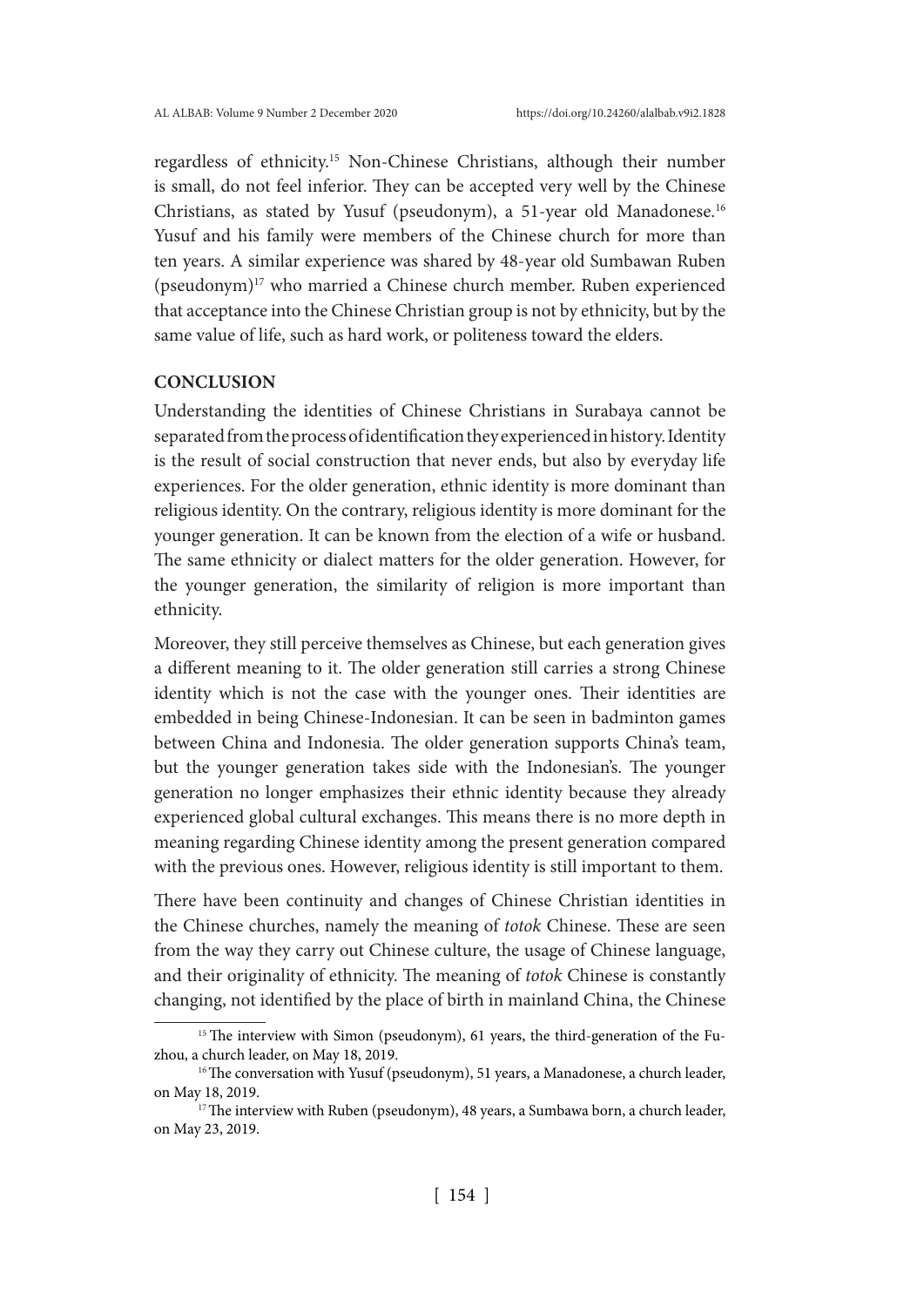language they speak daily, or a Chinese name, like Chinese in Manado. A person who knows their Chinese roots, and still has relations with their family in mainland China without a mixed-ethnic marriage, can be considered as *totok*. As an institution, the Chinese churches, though they conduct services in Mandarin, due to the mixed-ethnic congregations and some services usage fully of the Indonesian language, are more appropriately referred to as Mandarin-speaking churches or Chinese-speaking churches rather than the Chinese churches.

The culture embraced by the Chinese churches is not only Chinese culture, but is mixture of Western culture, Chinese culture, and Indonesian culture – a so-called hybrid culture. The process of becoming a hybrid culture cannot be separated from the influence of the Western missionaries who ministered among Chinese Christians. The interaction of Chinese Christians with congregations from other ethnic groups in Indonesia also affect the richness of hybrid cultural development within the Chinese churches.

Languages used in the Chinese churches are no longer based on dialects, but a combination of languages – Mandarin, Indonesian, and English. Likewise, the congregations of the Chinese churches are not only mono-ethnic groups - the Chinese, but various ethnics in Indonesia. Henceforth, the Chinese churches change to be multi-ethnic churches, even though mostly the congregations are Chinese descent.

#### **BIBLIOGRAPHY**

- Arifin, E. N., Hasbullah, M. S., & Pramono, A. (2017). Chinese Indonesians: how many, who and where? *Asian Ethnicity*, *18(3),* 310–329.
- Basundoro, P. (2009). *Dua kota tiga zaman: Surabaya dan Malang sejak kolonial sampai kemerdekaan*. Malang: Penerbit Ombak.
- Bhabha, H. K. (1994). *The Location of Culture (Routledge Classics)*. New York: Routledge.
- Chong, T. (2019). Independent Churches in Indonesia: Challenges and Innovations. *Perspective*, *8*, 1–7.
- Chong, W.L. (2016). Rethinking the Position of Ethnic Chinese Indonesians. *Sejarah,* 25, 96-108.
- Cooley, F.L. (1977). The Church in Indonesia. *Occasional Bulletin, 1(4)*.
- Daulay, R. M. (1996). *Kekristenan dan Kebangsaan*. Yogyakarta: Taman Pustaka Kristen.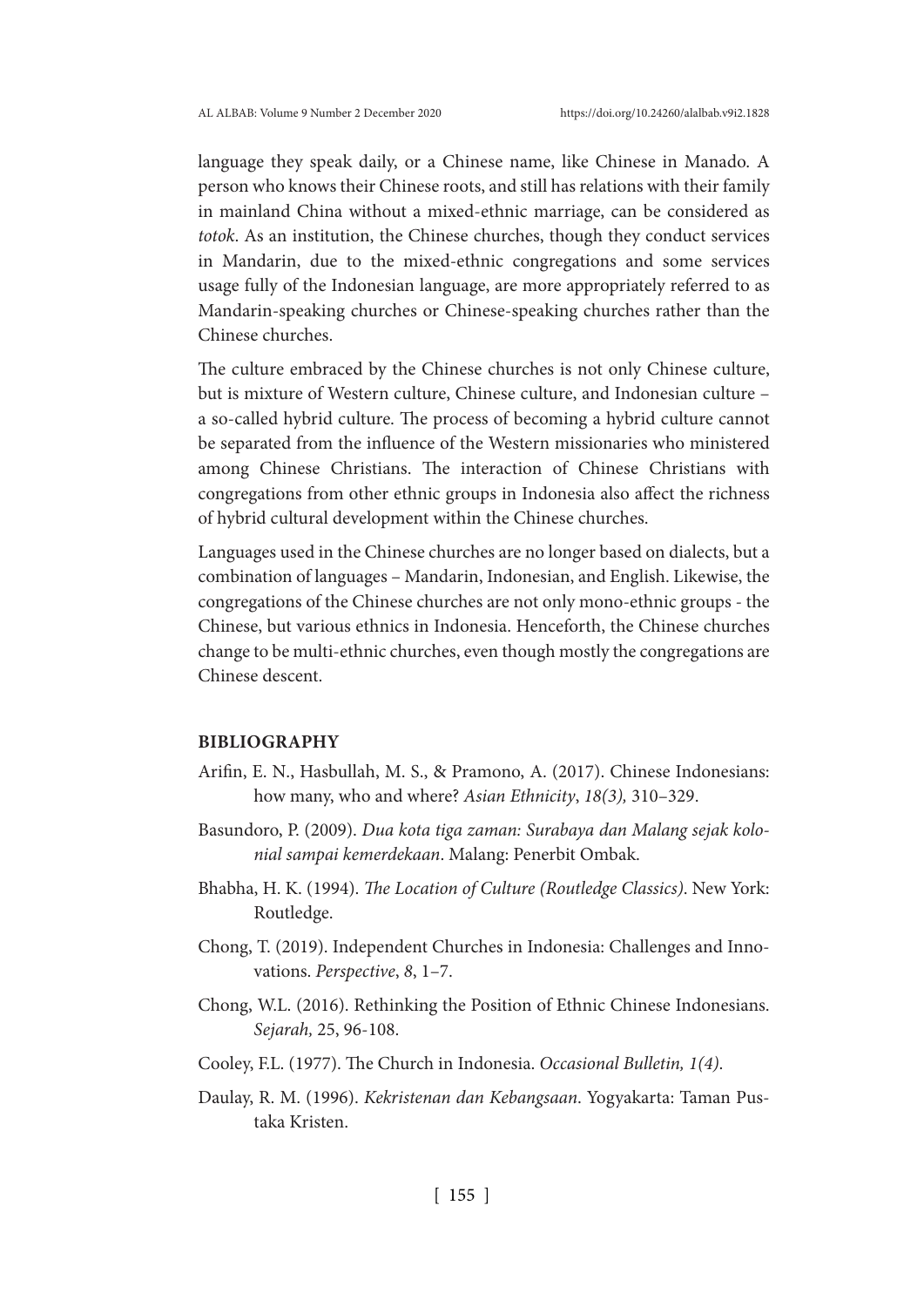- Dawa, M. D. (2014). *Gereja Kristus Tuhan dari Masa ke Masa: dari THKTKH Classic Oost-Java Menjadi GKT*. Malang: Sinode Gereja Kristus Tuhan.
- Dawa, M. D. (2017). *Kebijakan Asimilasi Pemerintah Orde Baru dan Orang-Orang Tionghoa Kristen di Gereja Kristus Tuhan 1968-1998*. Malang: Media Nusa Creative.
- Elyonpedia Magazine. (2017). Surabaya: *GKA Elyon*.
- Gunawan, P. W. 1989). *Benih Yang Tumbuh 14: Gereja Kristen Indonesia Jawa Timur.* Surabaya: Sinode GKI Jatim dan Balitbang PGI.
- Oei, H. K. & Sari, D. P. T. (2012). *Soekarno's Dentist: A Journey through Three Cultures.* Singapore: Straits Times Press.
- Wu, D. Y. & Ngo, P. (2015). *Menembus Badai.* Yogyakarta: Galang Pustaka.
- Handinoto. (2015). *Komunitas Cina dan Perkembangan Kota Surabaya*. Yogyakarta: Penerbit Ombak.
- Hoon, C. Y. (2016). Mapping Chineseness on the landscape of Christian churches in Indonesia. *Asian Ethnicity*, *17(2),* 228–247.
- -------. (2013). "By race, I am Chinese; and by grace, I am Christian": negotiating Chineseness and Christianity in Indonesia. In S.M, Sai & C.Y., Hoon (Eds.), *Chinese Indonesians Reassessed: History, religion and belonging* USA: Routledge, pp. 159-177.
- -------. (2006). Assimilation, Multiculturalism, Hybridity: The Dilemmas of Ethnic Chinese in Post-Suharto Indonesia. *Asian Ethnicity, 7(2),* 149- 166.
- Husein, F. (2005). *Muslim-Christian Relations in the New Order Indonesia*. Bandung: Mizan.
- Jenkins, R. (2008). *Social Identity* (Third). New York: Routledge.
- Kim, R.Y. (2011). Religion and Ethnicity: Theoretical Connections. *Religions, 2,* 312-329.
- Koentjoro, S. (2013). *Sinode Gereja Kristen Abdiel dalam Lintasan Sejarah*. Surabaya: Sinode Gereja Kristen Abdiel.
- Koning, J. (2011). Business, Belief, and Belonging: Small Business Owners and Conversion to Charismatic Christianity Business. In J. Koning, M. Dieleman & P. Post (Eds.), *Chinese Indonesians and Regime Change* (pp. 23-46). Leiden: Brill.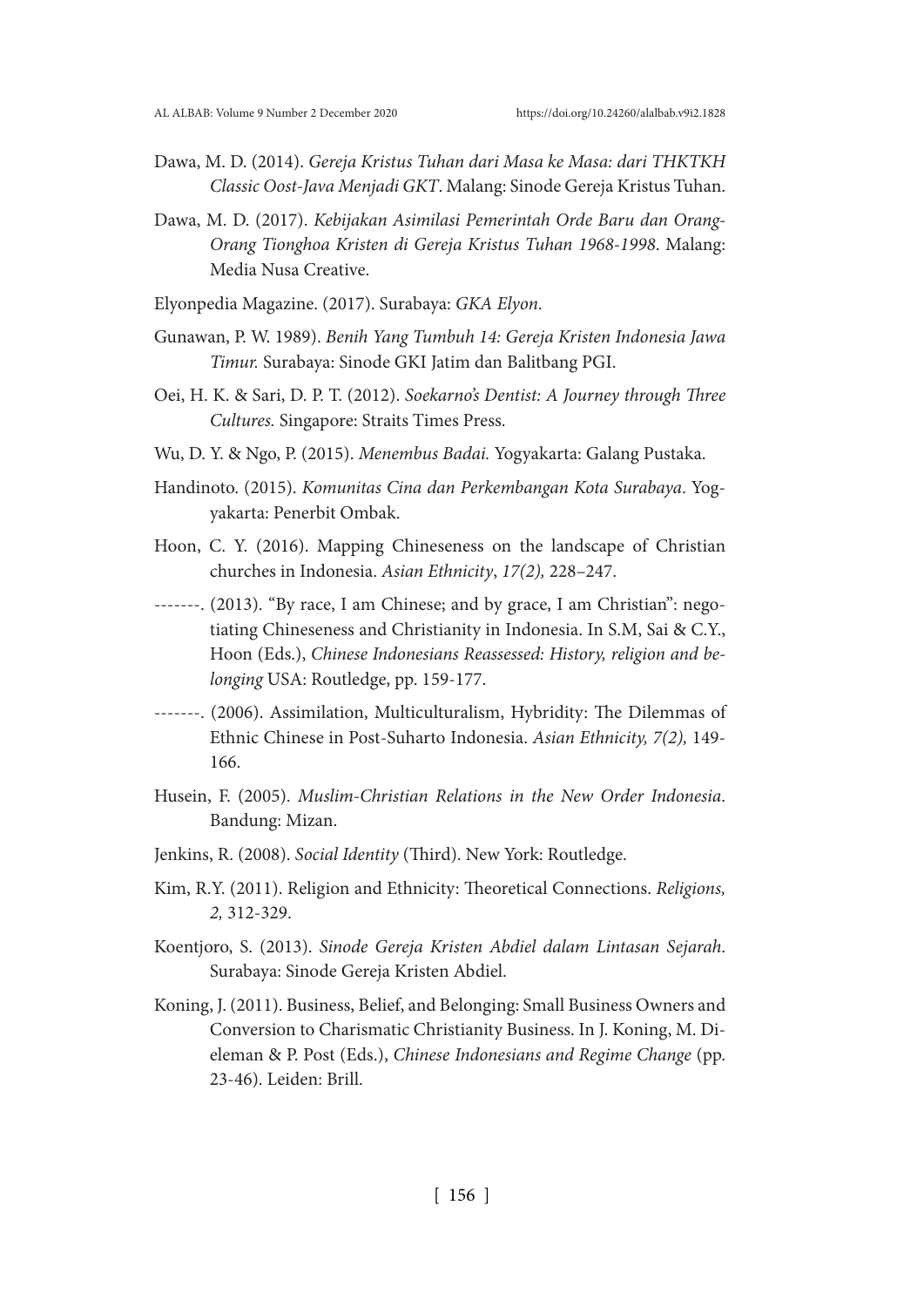- Kuntjara, E., & Hoon, C. Y. (2020). Reassessing Chinese Indonesian stereotypes: two decades after Reformasi. *South East Asia Research*, *28(2)*, 199–216.
- Lawler, S. (2014). *Identity: Sociological Perspectives*. Cambridge: Polity Press.
- Nio, J.L. (1961). *Peradaban Tionghoa Selajang Pandang*. Jakarta: Keng Po.
- Mujiburrahman. (2006). *Feeling Threatened: Muslim-Christian Relations in Indonesia's New Order*. Amsterdam University.
- Ong, H. H. (2017). *Migrasi Cina, Kapitalisme Cina dan Anti Cina*. Yogyakarta: Komunitas Bambu.
- Ong, S. (2008). Ethnic Chinese religions: Some recent developments. *Ethnic Chinese in Contemporary Indonesia*, pp. 97–116.
- Parekh, Bhikhu. (2008). *A New Politics of Identity*. New York: Palgrave Macmillan.
- Pitcher, P. W. (1893). *A History of the Amoy Mission, China*. Board of Publication of the Reformed Church in America.
- Sai, S. M. (2016). Mandarin lessons: modernity, colonialism and Chinese cultural nationalism in the Dutch East Indies, c.1900s. *Inter-Asia Cultural Studies, 17(3),* 375-394.
- Salmon, C. (2009). The Chinese Community of Surabaya, from its Origins to the 1930s Crisis. *Chinese Southern Diaspora Studies, 3,* 22-60.
- Setiabudi, N. (1994). *Christian Chinese Minority in Indonesia, with Special Reference to the Gereja Kristen Indonesia: A Sociological and Theological Analysis*. Boston College.
- Setijadi, C. (2017). Chinese Indonesians in the Eyes of the Pribumi Public. *Perspective*, *73*, 1-12.
- Skinner, G. W. (1979). Golongan Minoritas Tionghoa. In M. G. Tan (Ed.), *Golongan Etnis Tionghoa di Indonesia: Suatu Masalah Pembinaan Kesatuan Bangsa*. Jakarta: Gramedi, pp. 1–29.
- Soleiman, Y., & Steenbrink, K. (2008). Chinese Christian Communities in Indonesia. In J. S. Aritonang & K. Steenbrink (Eds.), *A History of Christianity in Indonesia* (pp. 903–924). Brill.
- Sung, J. (2012). *The Diary of John Sung*. Singapore: Genesis Books.
- Suryadinata, L. (2005). *Pribumi Indonesians, the Chinese Minority and China*. Marshall Cavendish.